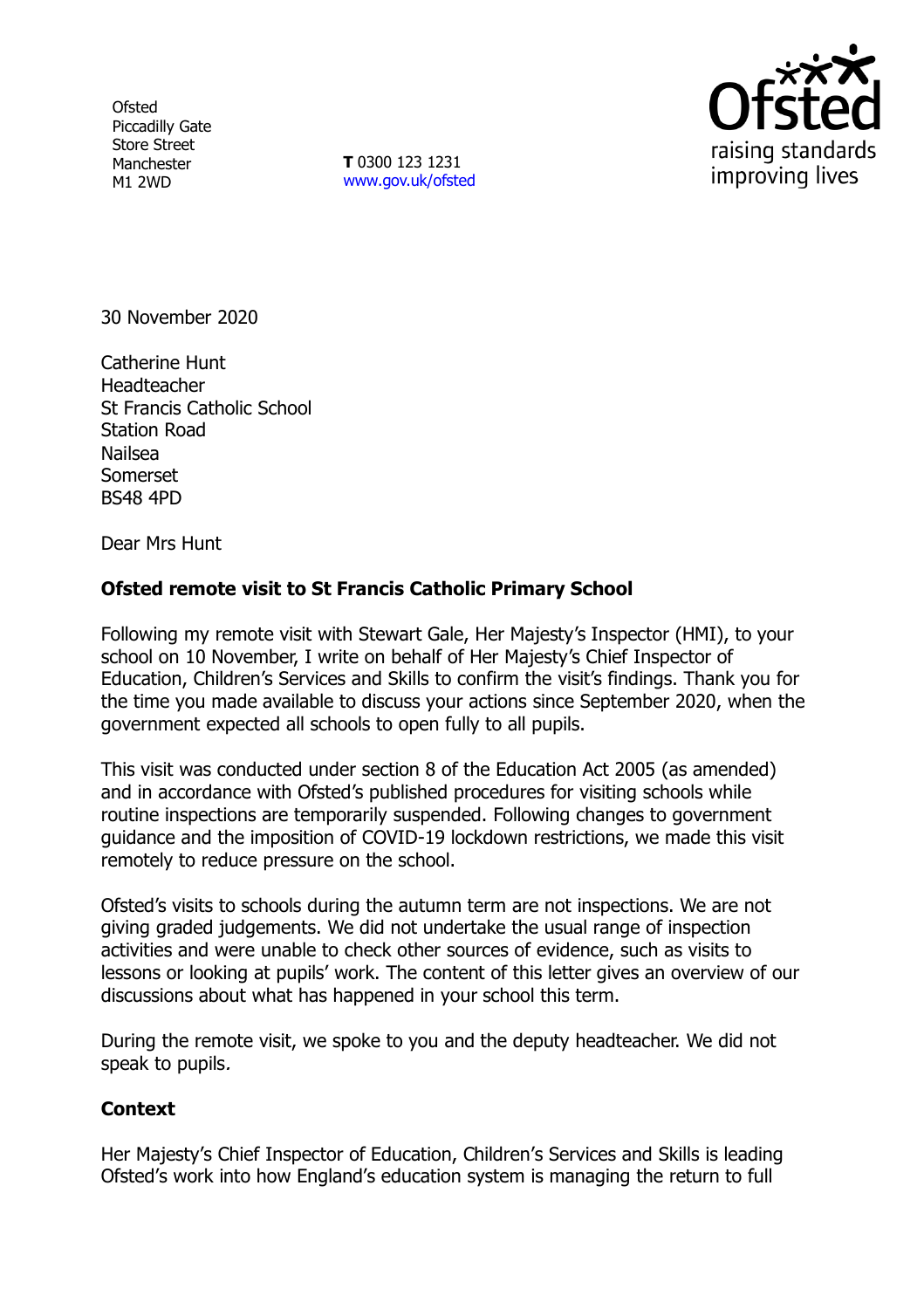

education for pupils following an extended break in formal schooling due to the COVID-19 (coronavirus) pandemic.

In undertaking this focused work, HMI are visiting a broad range of schools. HMI will visit a sample of:

- approximately 1,200 schools across all Ofsted grades (outstanding, good, requires improvement and inadequate)
- maintained schools, academies and free schools, special schools and centres of alternative provision, including those in cities, and coastal, town or rural communities.

The information from this visit will feed into Ofsted's national reporting so that the insights can be shared with the government and the education sector. We did not find any significant concerns during the visit. In such a case, an inspection report would be published on our website and available to parents and carers.

We did not consider your response to COVID-19 during the spring and summer terms 2020, when the school was not open to all pupils.

## **From this visit, inspectors noted that:**

- At the time of the visit, there were no class 'bubbles' isolating. A small number of pupils have had to work from home, as they were self-isolating.
- Pupils are learning their usual range of subjects but with some modifications in practical subjects, such as music, design technology, science and information technology. You have plans in place to fully return to the practical aspects of these subjects by summer term 2021.
- Pupils in all year groups have completed assessments in reading, writing and mathematics to identify any gaps in their knowledge. Teachers have used this information to plan the order in which key concepts and knowledge are taught. Teachers provide additional support to help pupils catch up.
- Teachers have undertaken checks to establish where pupils are up to in learning to read. In Year 1, some pupils have struggled to recall their phonics knowledge. You are providing additional phonics sessions to help these pupils.
- In mathematics, teachers have identified gaps in pupils' knowledge, for example in number bonds and times tables. As a result, teachers are focusing lesson content on number and place value.
- In the wider curriculum, you understand that teachers will not be able to cover all the subject content that was missed during the national lockdown. However, teachers are looking to see how such gaps can be covered in future topics.